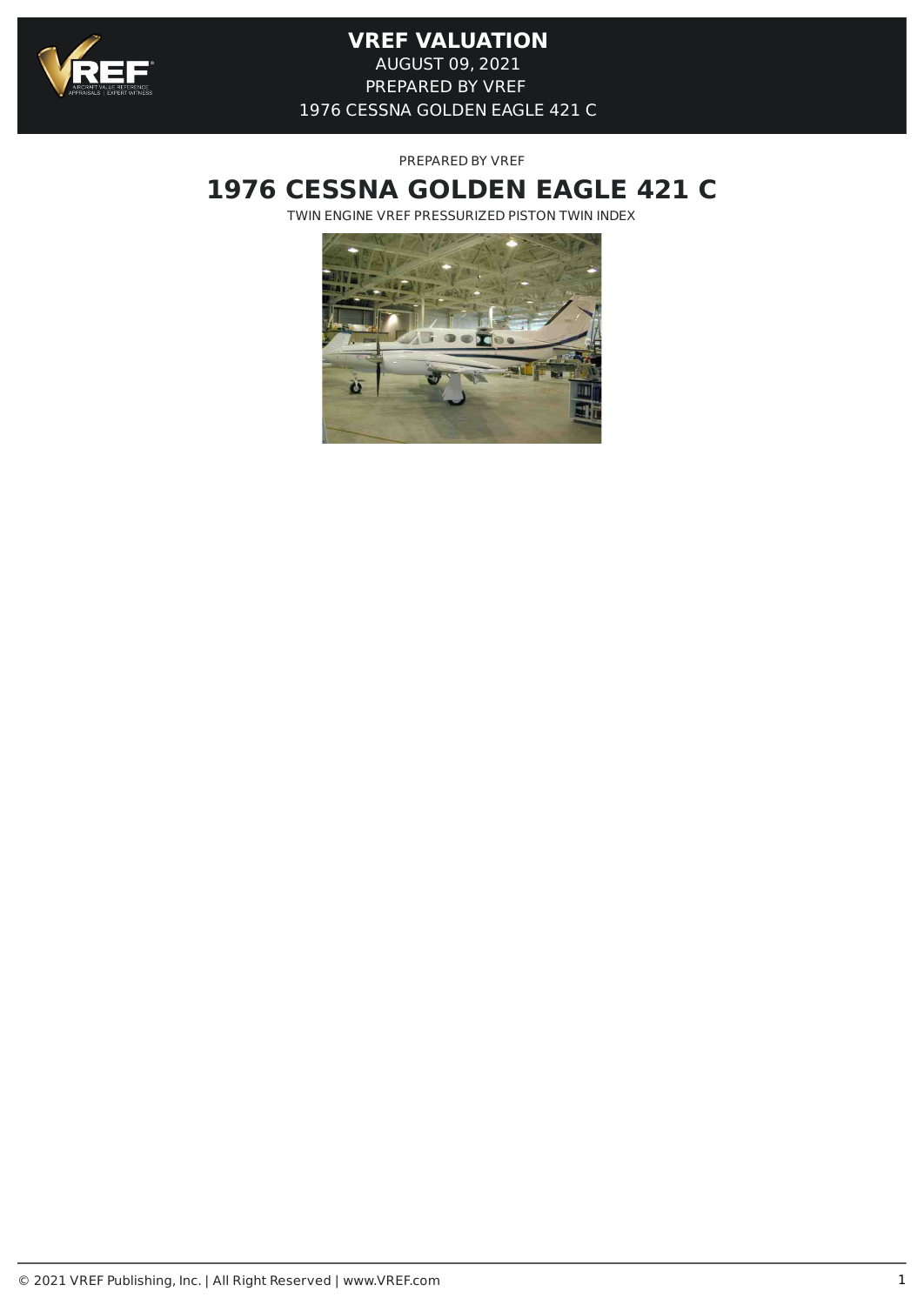

The **Cessna 421 Golden Eagle** is an American six or seven-seat twin-engine light transport aircraft developed in the 1960s by Cessna as a pressurized version of the earlier Cessna 411. The 421 is an all-metal low-wing cabin monoplane with a retractable tricycle landing gear, and powered by two geared Continental GTSIO-520-D engines, wing-mounted in tractor configuration. The cabin is accessed from a door on the left-hand side behind the wing.

The Cessna 421 was first produced in May 1967. It had "Stabila-Tip" fuel tanks on the wingtips (like the Cessna 310).

The next year, 1969, the design was refined, with a three-inch stretch of the fuselage, five more gallons of fuel capacity, and a 40 pound increase in gross weight. The plane was redesignated the Cessna 421A.

In 1971 the design was again improved. Both empty and gross weight increased, the wingspan was increased by two feet, raising the service ceiling by 5,000 feet. The nose was stretched two feet to accommodate a larger nose baggage section. This new plane is designated the Cessna 421B.

In 1975 the plane was offered with a package of equipment enabling flight into known icing conditions.

In 1976 the 421C appeared: wet wings, the absence of wingtip fuel tanks, and landing gear changed from straight-leg to a trailinglink design from the 1981 model year. Production ended in 1985 after 1,901 aircraft had been delivered.

The 421 was first certified on 1 May 1967 and shared a common type certificate with models 401, 402, 411, 414, and 425.

Some 421s have been modified to accept turboprop engines, making them very similar to the Cessna 425, which is a turboprop development of the 421.

#### 421

Type approved 1 May 1967, powered by two Continental GTSIO-520-Ds of 375 hp each, maximum takeoff weight 6,800 lb. Two hundred built.

421A

Type approved 19 November 1968, powered by two Continental GTSIO-520-Ds of 375 hp each, maximum takeoff weight 6,840 lb.<sup>[</sup>158 built.

421B Golden Eagle/Executive Commuter

Eight-seat light passenger transport aircraft. Type approved 28 April 1970, powered by two Continental GTSIO-520-Hs of 375 hp each, maximum takeoff weight 7,250 lb, later models 7,450 lb, 699 built.

#### 421C Golden Eagle/Executive Commuter

Model with a new wing and landing gear. Type approved 28 October 1975, powered by two Continental GTSIO-520-

Ls or Continental GTSIO-520-Ns of 375 hp each, maximum takeoff weight 7,450 lb. <sup>[</sup>859 built.

Riley Turbine Rocket 421

Conversion of Cessna 421 aircraft by fitting two Lycoming LTP101 turboprop engines. Formal designation R421BL and R421CL for conversions of 421B and C, respectively.

Riley Turbine Eagle 421

Conversion of Cessna 421C aircraft by fitting two 750hp Pratt & Whitney Canada PT6A-135 turboprop engines. Formal designation **R421CP**.

Excalibur 421

Re-engined 421C with Pratt & Whitney Canada PT6A-135A or PT6A-112 turboprops, supplemental type certificate held by Excalibur 421 LLC of Paso Robles, California. In 2013 it was announced that Aviation Alliance is acting as program managers for the Excalibur 421 upgrade program.

Advanced Aircraft Regent 1500

Production of the Riley Turbine Eagle 421 conversion by Advanced Aircraft Corporation.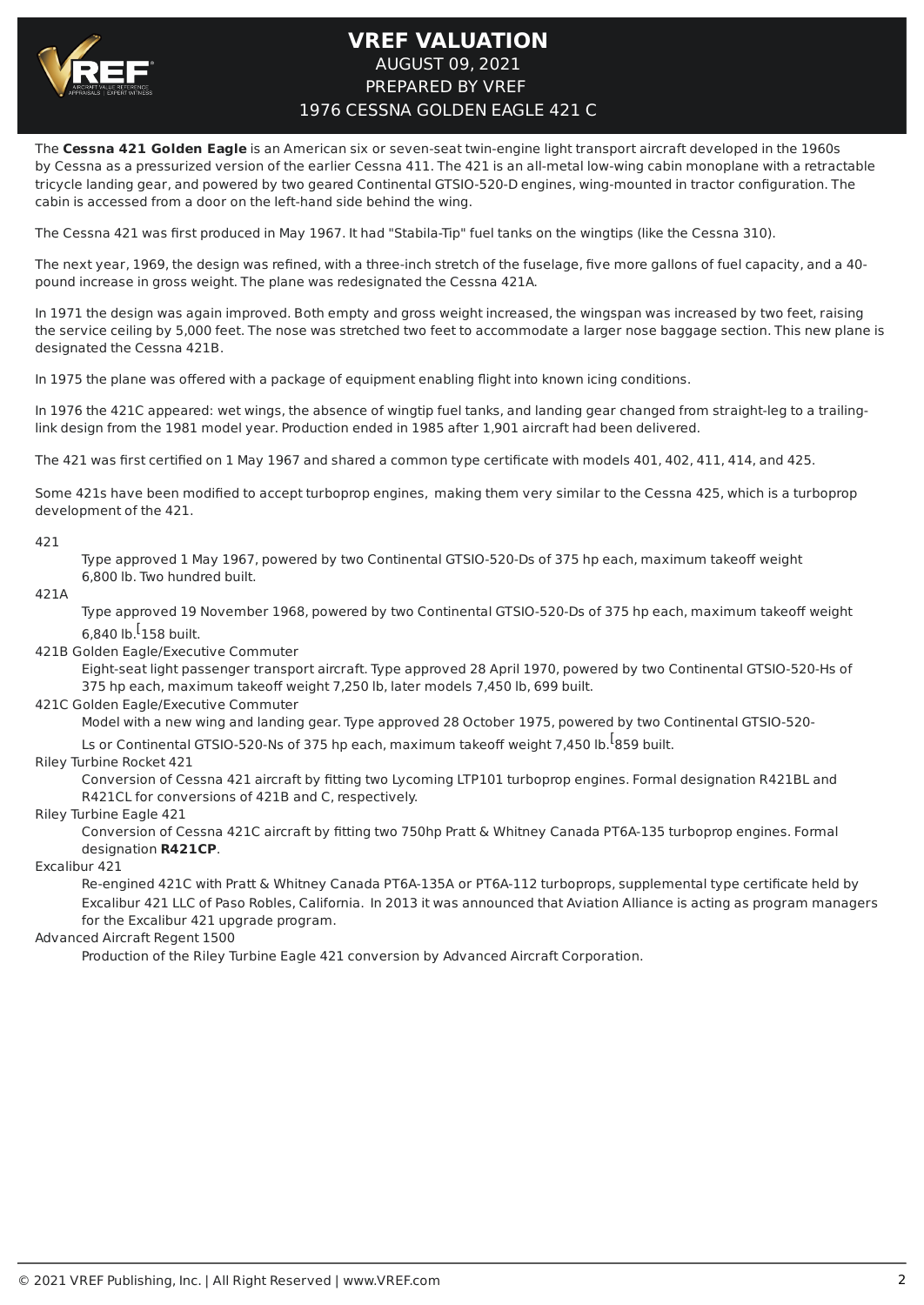

# **VREF VALUATION VREF VALUATION**

MONDAY, AUGUST 09, 2021

# **Airframe Time (AFTT) / Engine Time**

| <b>ITEM</b>                               | <b>VALUE</b> |
|-------------------------------------------|--------------|
| Registration #                            | <b>N31C</b>  |
| Serial #                                  | 421C0096     |
| Airframe Total Time (AFTT)                | 6406         |
| AFTT Avg                                  | 8507.00      |
| <b>Since Major Overhaul (SMOH)</b>        |              |
| SMOH Engine 1 - Continental GTSIO-520-L/N | 829.90       |
| TBO Avg                                   | 800.0        |
| SMOH Engine 2 - Continental GTSIO-520-L/N | 710.80       |
| TBO Avg                                   | 800.0        |
|                                           |              |

# **Performance & Specs**

| <b>ITEM</b>         | <b>VALUE</b>                     |
|---------------------|----------------------------------|
| Configuration       | Twin Engine, Piston, Pressurized |
| Max Seats           | 8                                |
| Max Take Off Weight | 7450 lbs                         |
| Cruise              | 241 kts                          |
| Range               | 882 nm                           |
| Take Off Run        | 1786 ft                          |
| Landing Roll        | 720 ft                           |
| <b>Wing Span</b>    | 41ft 2in                         |
| Length              | 36ft 5in                         |
| Height              | 12ft 11in                        |
| Take Off Run (50ft) | 2323 ft                          |
|                     |                                  |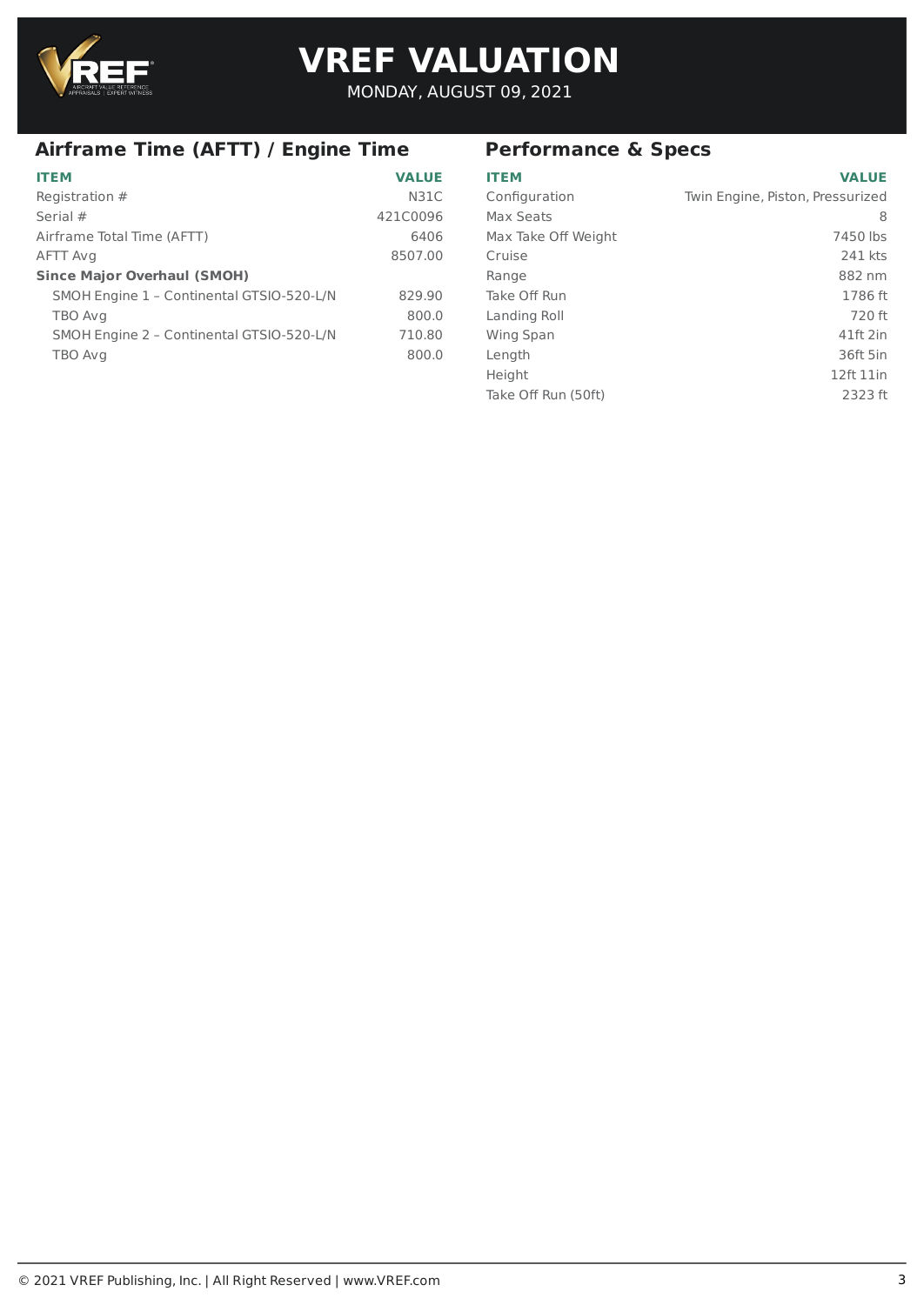

# **Summary**

| <b>ITEM</b>        | \$ RETAIL/FAIR MKT |
|--------------------|--------------------|
| <b>Basic Price</b> | 200,000.00         |
| Adds/Deducts       | 39,093.75          |
| Airframe           | 6,303.00           |
| Engine             | 1,853.12           |
| Condition          | $-26,250.00$       |
| <b>TOTAL</b>       | 220,999.88         |

## **Base Price Includes**

Dual digital Nav/Comm, 3-Axis Autopilot, Color Radar, ADF, DME, Factory Air Conditioning, Full De-ice, Glass Windshield. Base Price Includes the following: Aircraft is compliant with ADS-B Out, AD's and SB's complied with, No Damage History, complete records and logbooks since new with Mid-Life engines and mid-time maintenance unless otherwise noted. Aircraft Base Price assumes aircraft Paint and Interior Condition are Good unless otherwise noted. Please refer to the FAQ for paint and interior definitions.

# **Modifications and Conversions**

| <b>ITEM</b>              | AGE | <b>VALUE</b> |
|--------------------------|-----|--------------|
| <b>GARMIN 530W</b>       | 8   | 2,000.00     |
| <b>RAM OVERHAUL</b>      | 8   | 23,000,00    |
| <b>VORTEX GENERATORS</b> | 8   | 750.00       |
| POWER PAC SPOILERS       | 8   | 2.248.75     |
| <b>TOTAL</b>             |     | \$27,998.75  |

# **Manual Adjustments**

| <b>DESCRIPTION</b> |            | <b>VALUE</b> |
|--------------------|------------|--------------|
|                    |            | -            |
| <b>TOTAL</b>       |            | \$0.0        |
| <b>Floats</b>      |            |              |
| <b>ITEM</b>        | <b>AGE</b> | <b>VALUE</b> |
|                    |            |              |
| <b>TOTAL</b>       |            | \$0.0        |

## **Avionics**

| <b>ITEM</b>                    | AGE | <b>VALUE</b> |
|--------------------------------|-----|--------------|
| <b>GTX 345</b>                 | 0   | 4,995.00     |
| <b>GTX 327</b>                 | 8   | 500.00       |
| S-TEC 55X                      | 8   | 2.125.00     |
| <b>IPI EDM 760 TWIN ENGINE</b> | 8   | 1,225,00     |
| <b>EX 500</b>                  | 8   | 2.250.00     |
| <b>TOTAL</b>                   |     | \$11,095.00  |

# **Retail Percent Change**

| <b>ITEM</b>           | <b>VALUE</b> |
|-----------------------|--------------|
| Change Last Quarter   | $0.00\%$     |
| Change Last 12 Months | $0.00\%$     |
| Change Since New      | $-44.23%$    |
| Price When New        | \$358,585,00 |

# **Condition & History**

| Paint    | <b>Interior Condition (Basic)</b> |
|----------|-----------------------------------|
| D - Poor | D - Poor                          |